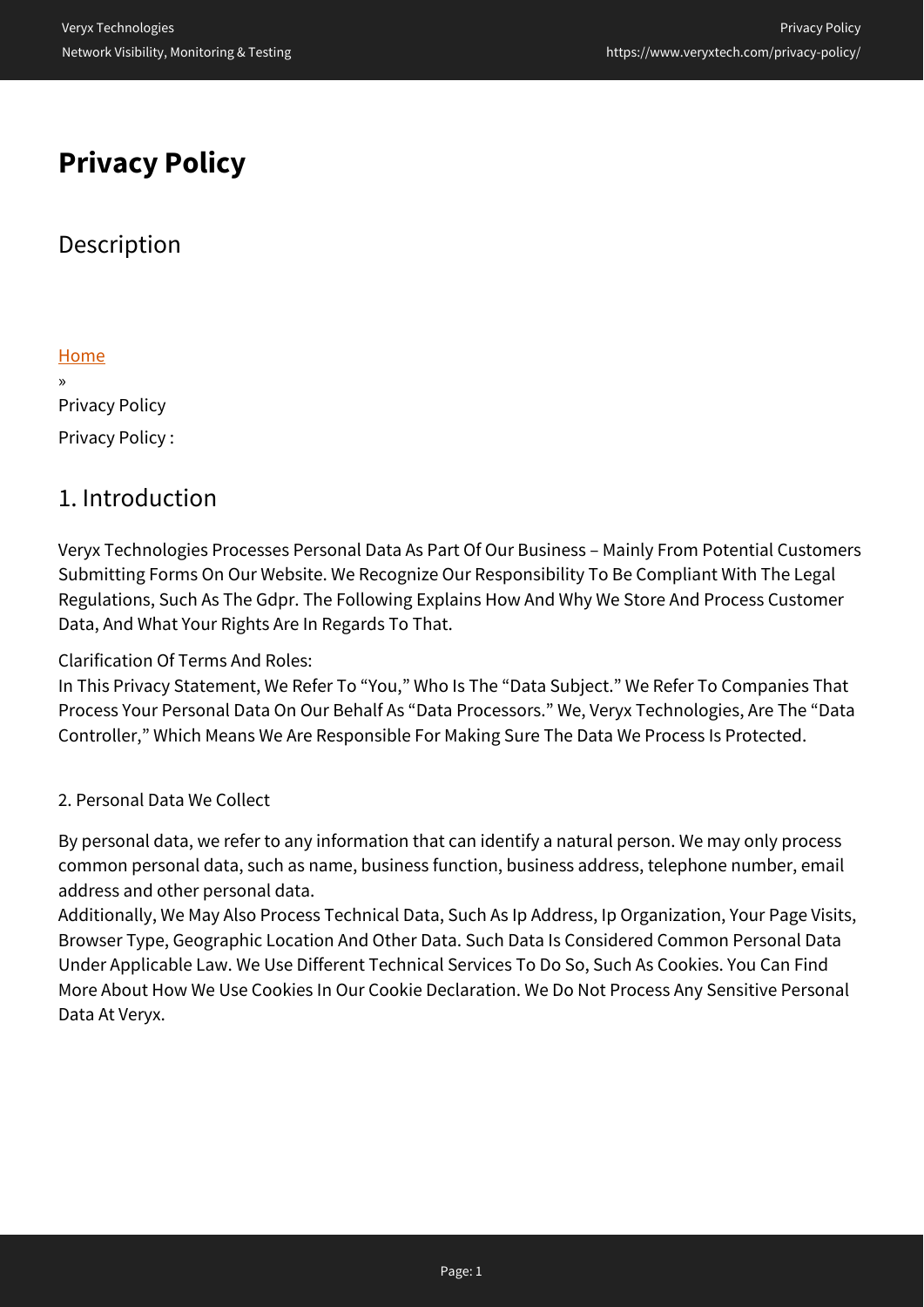#### 3. How And Why We Use Your Personal Data

#### 3.1 Purposes

Personal data which you supply to us may be used for a number of purposes, including:

- Allowing us to run, maintain and develop our business
- Allowing us to do support cases, e.g. when you contact our service desk
- Informing you about new software releases
- Performing Marketing and Sales analysis
- Conducting direct marketing
- Contacting you to identify business opportunities
- Conducting Marketing activity, such as sending you our newsletter
- Allowing us to conduct marketing campaigns including but not limited to email and phone

#### 3.2 Storage Location

Singapore

#### 3.3 Storage Retention Period

We Store Personal Data For As Long As It Is Necessary And Legally Permitted. After That Storage Period, Or If You Ask Us To Delete Your Personal Data At Any Point Of Time, We Will Erase All Personal Data.

#### 4. How You Can Access And Control Your Personal Data

Here We List Some Of The Rights You Have In Regards To Your Personal We Use,

**Right To Access.** You Can At Any Time Contact Us To Find Out Whether Or Not We Are Processing Your Personal Data. If We Do So, We Will Inform You What Categories Of Personal Data This Concerns, The Purpose Of Processing, The Retention Period Of The Data We Store, Why We Store It For That Period, And To Whom Your Personal Data Is Disclosed.

**Right To Be Forgotten.** You Have The Right To Have All Your Personal Data Erased From Our Systems If Requested, Unless We Have A Legitimate Ground To Not Erase The Data. We May Not Immediately Be Able To Erase All Residual Copies From Our Servers And Backup Systems After The Active Data Has Been